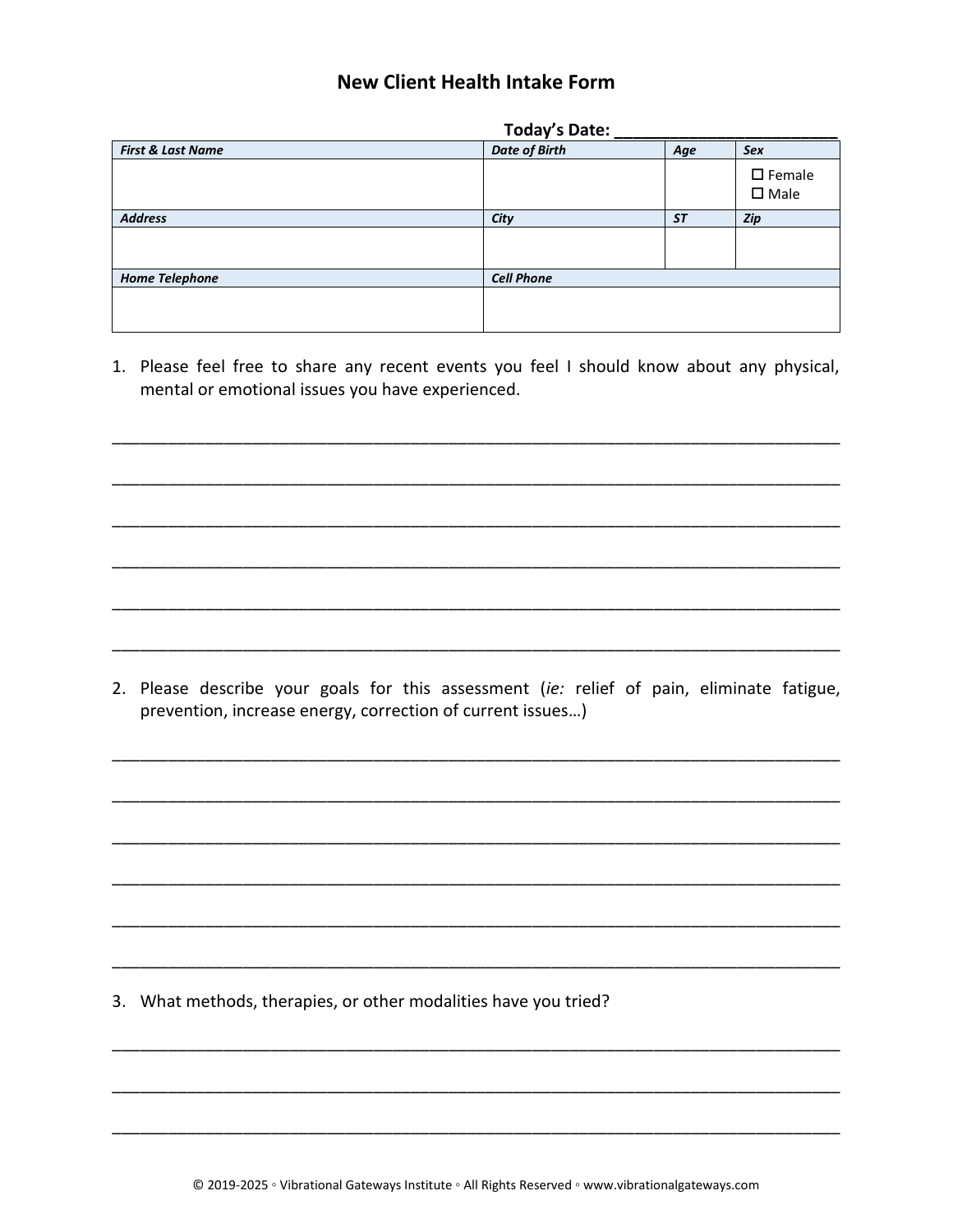| <b>PAST MEDICAL HISTORY</b>               | <b>DATES</b> | <b>ADDITIONAL NOTES</b> |
|-------------------------------------------|--------------|-------------------------|
| Anemia or history of blood transfusion    |              |                         |
| Autoimmune disorder (SLE, Graves, etc.)   |              |                         |
| Cancer                                    |              |                         |
| Candida - Yeast infection - Thrush        |              |                         |
| CFS or Fibromyalgia                       |              |                         |
| <b>Diabetes</b>                           |              |                         |
| Fatigue (describe; under what conditions) |              |                         |
| Fever or frequent infections              |              |                         |
| <b>Generalized weakness</b>               |              |                         |
| <b>Heart Disease</b>                      |              |                         |
| <b>Hepatitis</b>                          |              |                         |
| <b>High Blood Pressure</b>                |              |                         |
| HIV / AIDS                                |              |                         |
| Hormone imbalance                         |              |                         |
| Pain / aching                             |              |                         |
| Where:                                    |              |                         |
| Describe (sharp, dull, etc.)              |              |                         |
| How long:                                 |              |                         |
| Under what conditions:                    |              |                         |
| <b>Rheumatic Fever</b>                    |              |                         |
| <b>Seizures</b>                           |              |                         |
| Swollen glands                            |              |                         |
| Thyroid disease                           |              |                         |
| Other not listed                          |              |                         |

| <b>FAMILY MEDICAL HISTORY</b> | <b>WHICH FAMILY</b><br><b>MEMBER(s)</b> | <b>ADDITIONAL NOTES</b> |
|-------------------------------|-----------------------------------------|-------------------------|
| Food sensitivities            |                                         |                         |
| Autoimmune disorders          |                                         |                         |
| Anxiety/Depression            |                                         |                         |
| Strokes, TIA's                |                                         |                         |
| Cancer                        |                                         |                         |
| <b>Diabetes</b>               |                                         |                         |
| Heart attack or heart disease |                                         |                         |
| Hepatitis or Liver disease    |                                         |                         |
| <b>High Blood Pressure</b>    |                                         |                         |
| HIV/AIDS                      |                                         |                         |
| Obesity                       |                                         |                         |
| <b>Seizures</b>               |                                         |                         |
| Thyroid disease               |                                         |                         |
| Dementia/Alzheimer's          |                                         |                         |
| High Cholesterol              |                                         |                         |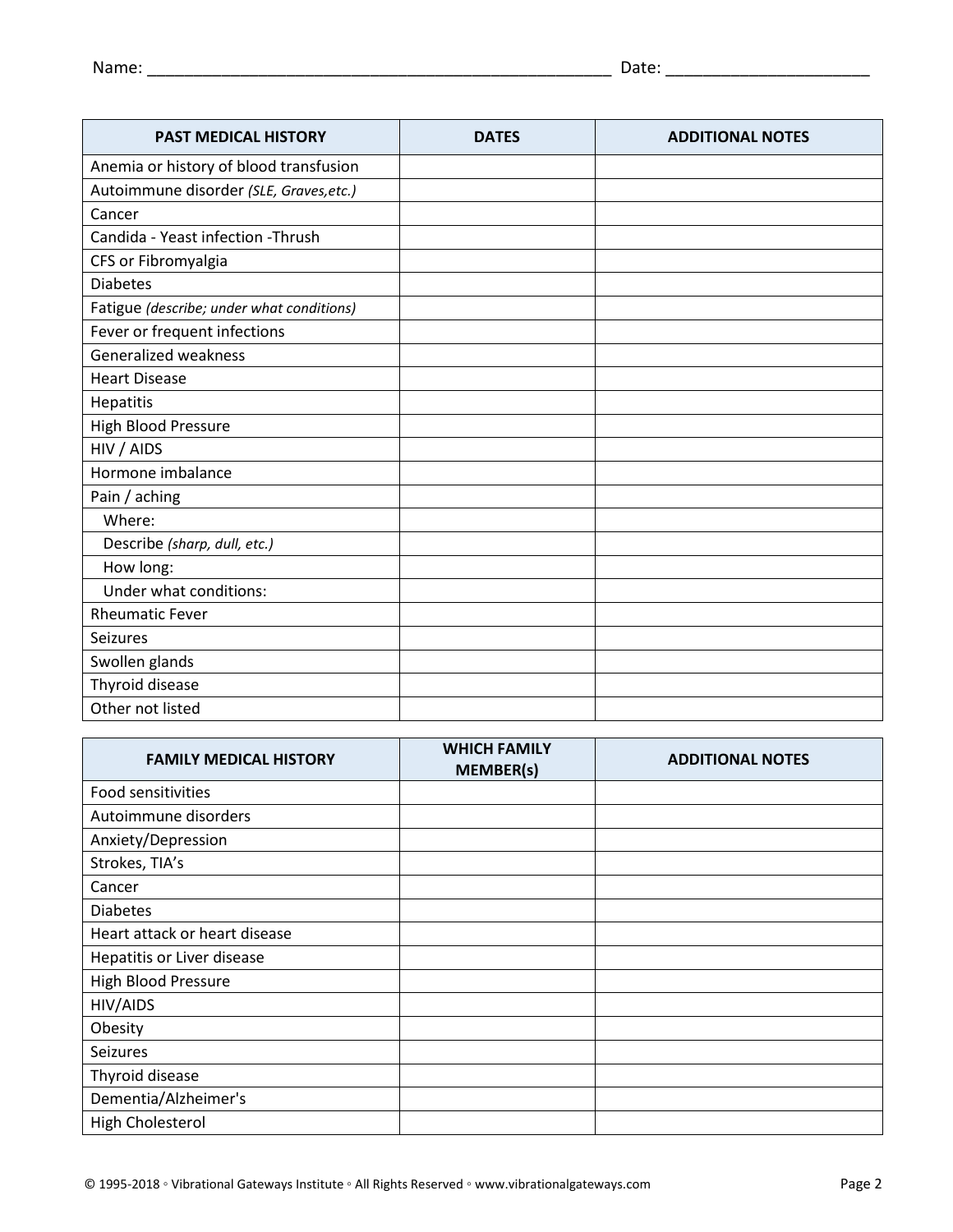| <b>GENERAL</b>                    |            |     |  |                                 |            |                |  |  |  |  |  |
|-----------------------------------|------------|-----|--|---------------------------------|------------|----------------|--|--|--|--|--|
| <b>Birth Trauma</b>               | Yes        | No. |  | Chills                          | Yes.       | N <sub>0</sub> |  |  |  |  |  |
| Cold Feet                         | Yes        | No. |  | Dizziness (vertigo)             | Yes.       | No.            |  |  |  |  |  |
| Cold Hands                        | <b>Yes</b> | No. |  | Fatigue                         | Yes        | No.            |  |  |  |  |  |
| Cravings                          | <b>Yes</b> | No. |  | Fevers                          | <b>Yes</b> | No.            |  |  |  |  |  |
| If yes, for what? (i.e., sweet,   | Yes        | No. |  | <b>Night Sweats</b>             | Yes.       | No.            |  |  |  |  |  |
| salty, etc.)                      |            |     |  | Poor heat / cold tolerance      | Yes.       | No.            |  |  |  |  |  |
| Excess sleep                      | <b>Yes</b> | No. |  | Rarely sweat                    | Yes        | No.            |  |  |  |  |  |
| Excessive thirst                  | <b>Yes</b> | No. |  | Sudden energy drop              | Yes.       | No.            |  |  |  |  |  |
| (mouth feels like cotton)         |            |     |  | Time of day:                    |            |                |  |  |  |  |  |
| <b>Emotional or Stress Eater?</b> | Yes        | No. |  | Sweat easily                    | Yes.       | <b>No</b>      |  |  |  |  |  |
| Insomnia                          | <b>Yes</b> | No. |  | Tired upon awakening in morning | Yes        | No.            |  |  |  |  |  |
| Low blood sugar                   | <b>Yes</b> | No. |  | (feel like you haven't slept)   |            |                |  |  |  |  |  |
| Peculiar tastes/smells            | Yes.       | No. |  | Sudden weight gain or loss      | Yes.       | N <sub>0</sub> |  |  |  |  |  |
| Poor Appetite                     | <b>Yes</b> | No. |  | (Circle one)                    |            |                |  |  |  |  |  |
| Poor / restless sleep             | <b>Yes</b> | No. |  | How many pounds:                |            |                |  |  |  |  |  |
| Other:                            |            |     |  |                                 |            |                |  |  |  |  |  |

| <b>SKIN, HAIR &amp; NAILS</b> |     |     |                                  |     |     |  |  |  |  |  |  |  |
|-------------------------------|-----|-----|----------------------------------|-----|-----|--|--|--|--|--|--|--|
| Acne / pimples                | Yes | No. | <b>Bruise easily</b>             | Yes | No. |  |  |  |  |  |  |  |
| Athlete's foot                | Yes | No. | Cuts heal slowly                 | Yes | No. |  |  |  |  |  |  |  |
| Change in hair/skin texture   | Yes | No. | Dandruff                         | Yes | No. |  |  |  |  |  |  |  |
| Crawling sensation            | Yes | No. | Eczema                           | Yes | No. |  |  |  |  |  |  |  |
| Dry skin                      | Yes | No. | Nail fungus                      | Yes | No. |  |  |  |  |  |  |  |
| <b>Hives</b>                  | Yes | No. | Peeling or cracking skin on feet | Yes | No. |  |  |  |  |  |  |  |
| Itching                       | Yes | No. | <b>Psoriasis</b>                 | Yes | No. |  |  |  |  |  |  |  |
| Oily skin                     | Yes | No. | Split or ridged nails            | Yes | No. |  |  |  |  |  |  |  |
| Rashes                        | Yes | No. | Sweating                         | Yes | No. |  |  |  |  |  |  |  |
| Pigmentation / brown spots    | Yes | No. | White spots on nails             | Yes | No. |  |  |  |  |  |  |  |
| <b>Brittle nails</b>          | Yes | No  | Other                            |     |     |  |  |  |  |  |  |  |

| <b>EYES, EARS, NOSE &amp; THROAT</b> |            |           |  |                                  |            |     |  |  |  |  |  |  |
|--------------------------------------|------------|-----------|--|----------------------------------|------------|-----|--|--|--|--|--|--|
| Blindness or decreased vision        | Yes.       | No.       |  | Itching in ear canal             | Yes        | No. |  |  |  |  |  |  |
| Cataracts                            | Yes.       | No.       |  | Itching/redness wearing earrings | <b>Yes</b> | No. |  |  |  |  |  |  |
| Color blindness                      | <b>Yes</b> | No.       |  | Ringing or buzzing in ears       | Yes.       | No. |  |  |  |  |  |  |
| Blurred / tunnel vision              | <b>Yes</b> | No.       |  | Cold sores                       | <b>Yes</b> | No. |  |  |  |  |  |  |
| Dark circles under eyes              | Yes.       | No.       |  | Excessive mucous                 | Yes.       | No. |  |  |  |  |  |  |
| Floaters in eyes                     | <b>Yes</b> | No.       |  | Hay fever                        | <b>Yes</b> | No. |  |  |  |  |  |  |
| Glaucoma                             | Yes.       | No.       |  | Nasal polyps                     | <b>Yes</b> | No. |  |  |  |  |  |  |
| Gritty feeling in eyes/dry eyes      | Yes.       | No.       |  | Nose bleeds                      | Yes.       | No  |  |  |  |  |  |  |
| Halos around lights                  | Yes.       | No.       |  | Runny nose                       | <b>Yes</b> | No. |  |  |  |  |  |  |
| Sensitive to sunlight or strong      | Yes.       | <b>No</b> |  | Sinus problems                   | Yes.       | No. |  |  |  |  |  |  |
| light                                |            |           |  | Sneezing attacks                 | <b>Yes</b> | No. |  |  |  |  |  |  |
| Watery, itchy eyes                   | Yes.       | No.       |  | Stuffy nose                      | Yes.       | No. |  |  |  |  |  |  |
| Deafness                             | <b>Yes</b> | No.       |  | <b>Bleeding gums</b>             | <b>Yes</b> | No. |  |  |  |  |  |  |
| Drainage from ears                   | <b>Yes</b> | No.       |  | Canker sores                     | Yes.       | No. |  |  |  |  |  |  |
| Earaches, ear infections             | Yes.       | No.       |  | Chronic coughing                 | Yes.       | No  |  |  |  |  |  |  |

© 1995-2018 ◦ Vibrational Gateways Institute ◦ All Rights Reserved ◦ www.vibrationalgateways.com Page 3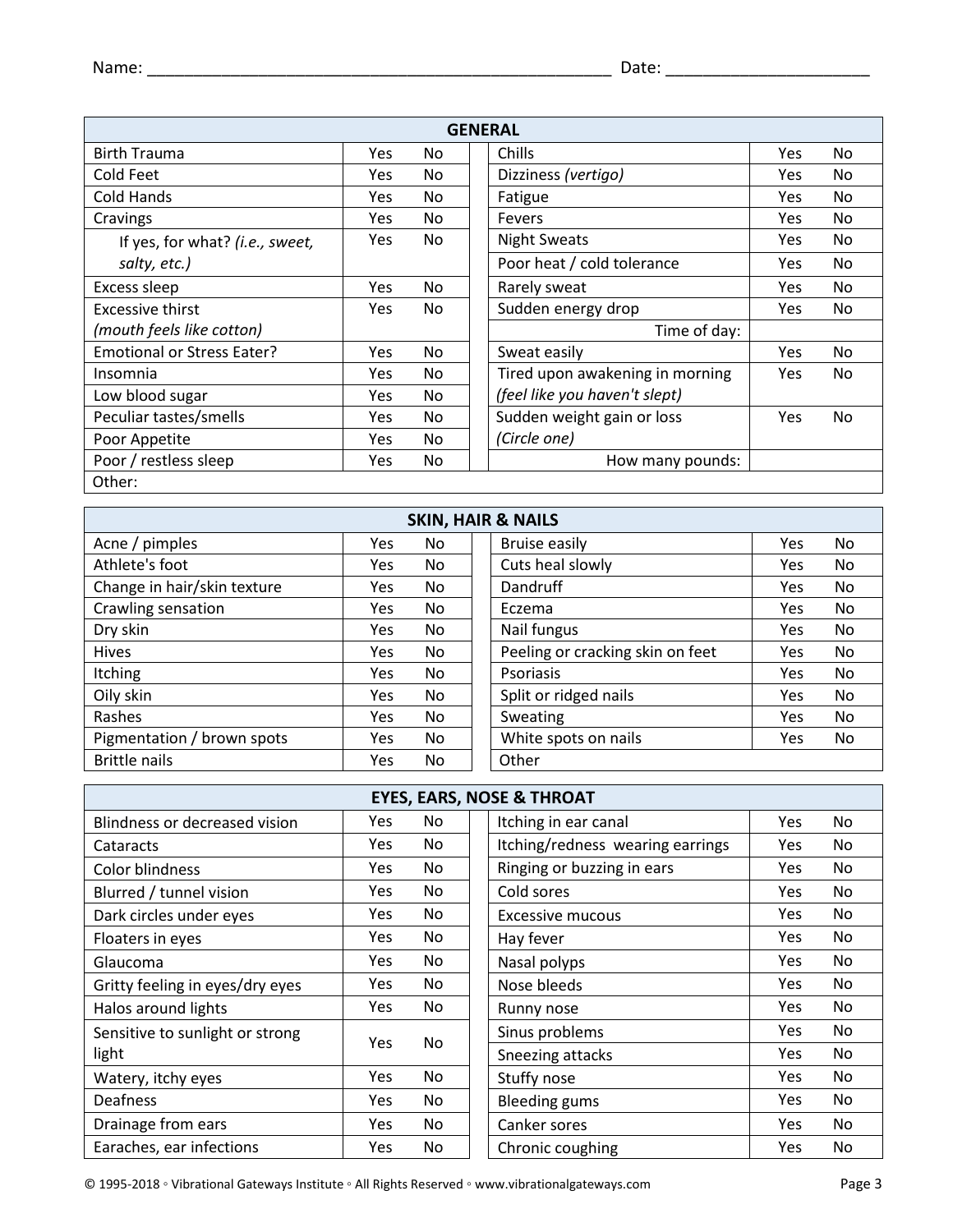| <b>EYES, EARS, NOSE &amp; THROAT (continued)</b> |     |     |  |                       |     |           |  |  |  |  |  |
|--------------------------------------------------|-----|-----|--|-----------------------|-----|-----------|--|--|--|--|--|
| Frequent sore throats                            | Yes | No. |  | Discoloration of gums | Yes | <b>No</b> |  |  |  |  |  |
| Enlarged lymph nodes                             | Yes | No. |  | Swallowing difficulty | Yes | <b>No</b> |  |  |  |  |  |
| Grinding teeth                                   | Yes | No. |  | Tonsillitis           | Yes | No        |  |  |  |  |  |
| <b>Hoarseness</b>                                | Yes | No. |  | Other                 |     |           |  |  |  |  |  |

| <b>CARDIOVASCULAR</b>            |            |     |  |                                 |     |     |  |  |  |  |  |
|----------------------------------|------------|-----|--|---------------------------------|-----|-----|--|--|--|--|--|
| Abnormal electrocardiogram (EKG) | <b>Yes</b> | No. |  | Heart surgery                   | Yes | No. |  |  |  |  |  |
| Angina (heart / chest pain)      | <b>Yes</b> | No. |  | High blood pressure             | Yes | No. |  |  |  |  |  |
| Awaken from sleep with shortness | <b>Yes</b> | No. |  | High cholesterol                | Yes | No. |  |  |  |  |  |
| of breath                        |            |     |  | Irregular/skipped heartbeats or | Yes | No. |  |  |  |  |  |
| <b>Blood clots</b>               | <b>Yes</b> | No. |  | palpitations                    |     |     |  |  |  |  |  |
| Difficulty breathing             | Yes        | No. |  | Low blood pressure              | Yes | No  |  |  |  |  |  |
| <b>Enlarged heart</b>            | <b>Yes</b> | No. |  | Numbness of hands / feet        | Yes | No. |  |  |  |  |  |
| Fainting                         | Yes        | No. |  | Pacemaker                       | Yes | No. |  |  |  |  |  |
| Heart attack                     | <b>Yes</b> | No. |  | Phlebitis                       | Yes | No. |  |  |  |  |  |
| Heart murmur                     | <b>Yes</b> | No. |  | Rapid heartbeats                | Yes | No  |  |  |  |  |  |
| Other                            |            |     |  |                                 |     |     |  |  |  |  |  |

| <b>RESPIRATORY</b>                |     |     |  |                              |     |     |  |  |  |  |
|-----------------------------------|-----|-----|--|------------------------------|-----|-----|--|--|--|--|
| Allergies                         | Yes | No. |  | Sleep apnea                  | Yes | No  |  |  |  |  |
| Asthma                            | Yes | No. |  | <b>Tuberculosis</b>          | Yes | No  |  |  |  |  |
| Cough                             | Yes | No. |  | Abnormal chest x-ray         | Yes | No  |  |  |  |  |
| Difficulty breathing              | Yes | No. |  | <b>History of Bronchitis</b> | Yes | No  |  |  |  |  |
| Low exercise tolerance            | Yes | No. |  | Chest congestion             | Yes | No  |  |  |  |  |
| Pain with deep breathing          | Yes | No. |  | COPD or Emphysema            | Yes | No. |  |  |  |  |
| Shortness of breath with activity |     |     |  | History of Pneumonia         | Yes | No  |  |  |  |  |
| (or at rest)                      | Yes | No. |  | Use inhalers or wheezing     | Yes | No. |  |  |  |  |
| Other                             |     |     |  |                              |     |     |  |  |  |  |

| <b>GASTROINTESTINAL</b>               |            |     |  |                                     |      |     |  |  |  |  |  |  |
|---------------------------------------|------------|-----|--|-------------------------------------|------|-----|--|--|--|--|--|--|
| Abdominal pain/cramps                 | Yes        | No  |  | Diarrhea, persistent                | Yes  | No  |  |  |  |  |  |  |
| Alternating constipation & diarrhea   | <b>Yes</b> | No. |  | Diverticulosis or Diverticulitis    | Yes  | No  |  |  |  |  |  |  |
| Bad breath or bad taste in your mouth | Yes        | No. |  | Frequent belching/flatulence or gas | Yes  | No  |  |  |  |  |  |  |
| Black or bloody stools                | Yes        | No. |  | Gallbladder attacks or stones       | Yes  | No  |  |  |  |  |  |  |
| <b>Bloated feeling/abdominal</b>      | <b>Yes</b> | No. |  | Hiatal hernia                       | Yes  | No  |  |  |  |  |  |  |
| distention                            |            |     |  | <b>Heartburn or GERD</b>            | Yes  | No. |  |  |  |  |  |  |
| Bowel habit changes                   | Yes        | No. |  | <b>Hemorrhoids</b>                  | Yes. | No  |  |  |  |  |  |  |
| Irritable bowel syndrome (IBS)        | Yes        | No. |  | <b>Nausea</b>                       | Yes  | No  |  |  |  |  |  |  |
| Colon polyps                          | Yes        | No. |  | Nervous stomach                     | Yes  | No  |  |  |  |  |  |  |
| Constipation                          | <b>Yes</b> | No. |  | <b>Rectal bleeding</b>              | Yes  | No  |  |  |  |  |  |  |
| Crohn's or Ulcerative colitis         | Yes        | No. |  | Rectal itch or pain                 | Yes  | No. |  |  |  |  |  |  |
| <b>Ulcers</b>                         | Yes        | No. |  | <b>Bowel movements</b>              | Yes  | No. |  |  |  |  |  |  |
| Helicobacter pylori                   | Yes        | No. |  | (how often per day)                 |      |     |  |  |  |  |  |  |
| Feel sick 30 mins after eating        | Yes        | No  |  | Other                               |      |     |  |  |  |  |  |  |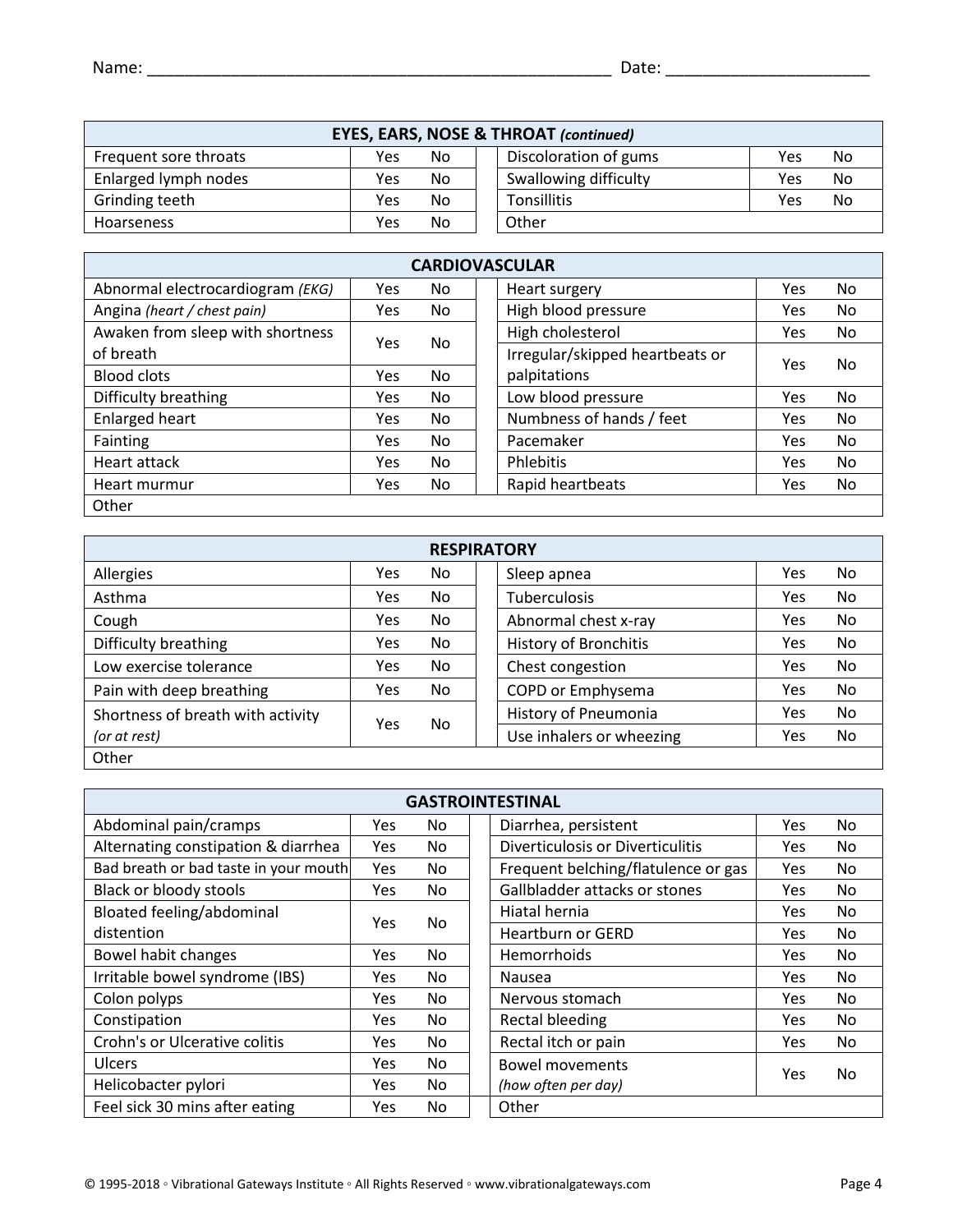| <b>GENITO-URINARY</b>               |     |     |  |                                           |     |     |  |  |  |  |  |
|-------------------------------------|-----|-----|--|-------------------------------------------|-----|-----|--|--|--|--|--|
| Frequent urination                  | Yes | No. |  | Urgency to urinate                        | Yes | No. |  |  |  |  |  |
| Interstitial cystitis               | Yes | No. |  | Gout                                      | Yes | No. |  |  |  |  |  |
| Kidney pain (mid-back)              | Yes | No. |  | H/O kidney infections                     | Yes | No. |  |  |  |  |  |
| Pain on urination without infection | Yes | No. |  | Kidney stones                             | Yes | No. |  |  |  |  |  |
| Problem passing urine               | Yes | No. |  | Sexually transmitted disease              | Yes | No. |  |  |  |  |  |
| Trouble holding urine/incontinence  | Yes | No. |  | Wake up to urinate (how often per night?) |     |     |  |  |  |  |  |
| Other                               |     |     |  |                                           |     |     |  |  |  |  |  |

| <b>PREGNANCY &amp; GYNECOLOGY</b>                   |            |     |  |                                          |            |     |  |  |  |  |  |
|-----------------------------------------------------|------------|-----|--|------------------------------------------|------------|-----|--|--|--|--|--|
| Age of first menses (period)                        |            |     |  | Endometriosis                            | Yes.       | No. |  |  |  |  |  |
| Clots (circle one)<br>Flow:<br>Light $/$<br>Heavy / |            |     |  | <b>Fibroid Uterus</b>                    | Yes.       | No  |  |  |  |  |  |
| Period duration (How many Days?)                    |            |     |  | Hot flashes                              | Yes.       | No. |  |  |  |  |  |
| Last mammogram                                      |            |     |  | Infertility, difficulty getting pregnant | <b>Yes</b> | No. |  |  |  |  |  |
| Last Pap Smear                                      |            |     |  | Irregular periods                        | Yes.       | No. |  |  |  |  |  |
| Abnormal                                            | <b>Yes</b> | No. |  | Painful Periods (Cramping)               | Yes        | No. |  |  |  |  |  |
| Birth control                                       | <b>Yes</b> | No. |  | Pain with intercourse                    | <b>Yes</b> | No. |  |  |  |  |  |
| Type:                                               |            |     |  | PMS (moody, cravings, breast             | Yes        | No. |  |  |  |  |  |
| Hormone replacement                                 | Yes        | No. |  | tenderness, bloating)                    |            |     |  |  |  |  |  |
| Which:                                              |            |     |  | Ovarian cysts or PCOS                    | <b>Yes</b> | No. |  |  |  |  |  |
| Menopause (date):                                   |            |     |  | Vaginal discharge or itching             | Yes        | No. |  |  |  |  |  |
| <b>Breast lumps</b>                                 | <b>Yes</b> | No. |  | Vaginal dryness                          | Yes.       | No. |  |  |  |  |  |
| Low sex drive                                       | <b>Yes</b> | No. |  | History of STD(s)                        | Yes        | No. |  |  |  |  |  |
| Other                                               |            |     |  |                                          |            |     |  |  |  |  |  |

| <b>MALE REPRODUCTIVE</b> |     |           |       |                       |     |    |
|--------------------------|-----|-----------|-------|-----------------------|-----|----|
| Enlarged prostate gland  | Yes | <b>No</b> |       | Premature ejaculation | Yes | No |
| Erection problem         | Yes | <b>No</b> |       | Sex drive decreased   | Yes | No |
| Lump in testicles        | Yes | <b>No</b> |       | History of STD(s)     | Yes | No |
| Penis discharge          | Yes | No        | Other |                       |     |    |

| <b>MUSCOLOSKELETAL</b>               |     |     |                                                |  |  |
|--------------------------------------|-----|-----|------------------------------------------------|--|--|
| Pain                                 | Yes | No. | Osteoporosis or Osteopenia<br>No<br>Yes        |  |  |
| Where:                               |     |     | Tightness between shoulder blades<br>Yes<br>No |  |  |
| <b>Stiffness</b>                     | Yes | No. | <b>Rheumatoid Arthritis</b><br>No<br>Yes       |  |  |
| Where:                               |     |     | Joint swelling<br>No.<br>Yes                   |  |  |
| Swelling                             | Yes | No. | Muscle weakness, numbness or                   |  |  |
| Where:                               |     |     | Yes<br>No.<br>tingling                         |  |  |
| Enlarged knuckles or bumps on joints | Yes | No. | Damp weather causes aching<br>No.<br>Yes       |  |  |
| Where:                               |     |     | Pain or popping in jaw<br>No.<br>Yes           |  |  |
| Head injury                          | Yes | No. | Loss of bowel or bladder control<br>Yes<br>No  |  |  |
| Low back stiffness                   | Yes | No. | Sciatica<br>No<br>Yes                          |  |  |
| Loss of consciousness                | Yes | No. | Other                                          |  |  |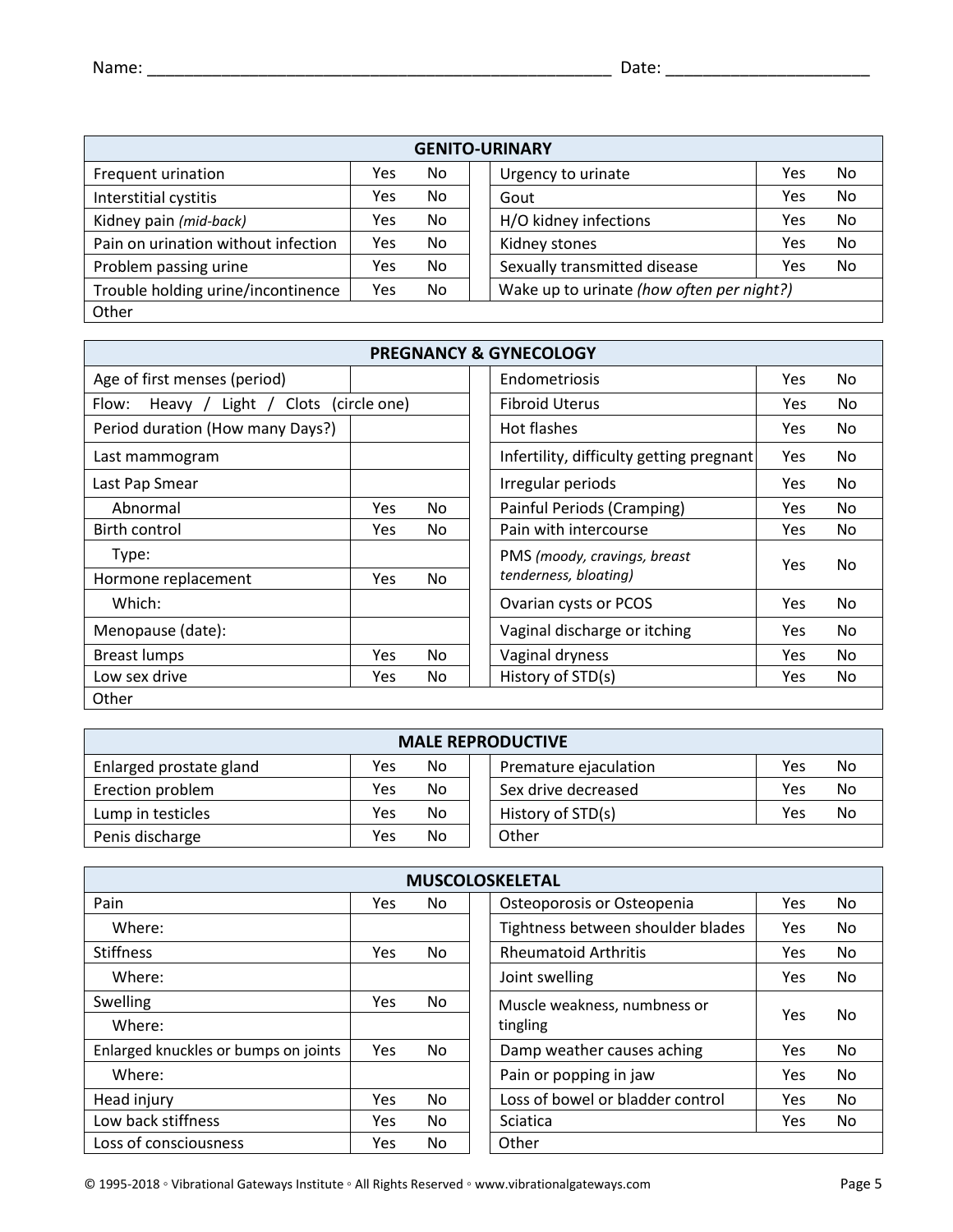| <b>NEURO-PSYCHOLOGICAL</b>                        |             |     |                                                       |  |
|---------------------------------------------------|-------------|-----|-------------------------------------------------------|--|
| Anger, irritability                               | Yes.        | No. | Alzheimer's or Parkinson's<br>No.<br>Yes              |  |
| Anxiety, fear, nervousness (panic<br>attacks)     | Yes         | No. | Areas of numbness or tingling<br>No.<br>Yes<br>Where: |  |
| Concussions or blunt head trauma                  | Yes         | No. | Mood swings<br>No.<br>Yes.                            |  |
| Confusion                                         | Yes.        | No. | Slurred speech<br>No.<br>Yes                          |  |
| Depression                                        | Yes         | No. | Stuttering, stammering<br>No.<br>Yes                  |  |
| Hx of Drug or Alcohol addiction                   | No.<br>Yes. |     | Have you taken meds for anxiety or<br>No.<br>Yes      |  |
| Easily stressed or overwhelmed                    | Yes         | No. | depression                                            |  |
| Fatigue, sluggishness                             | Yes.        | No. | Phobias, irrational fears<br>No.<br>Yes               |  |
| Headaches (Stress, Tension, Cluster or Migraines) |             |     | Poor coordination<br>No.<br>Yes.                      |  |
| When:                                             |             |     | Strokes (mini-stroke or TIA)<br>No.<br>Yes            |  |
| Where (front, back, sides)                        |             |     | Poor memory, forgetfulness<br>No.<br>Yes              |  |
| History of Seizures                               | Yes         | No. | Restlessness<br>No.<br>Yes                            |  |
| <b>Hyperactivity or ADD</b>                       | Yes.        | No. | Tremors (shaking, twitching)<br>No.<br>Yes            |  |
| Insomnia                                          | Yes         | No. | Brain Fog or Poor Concentration<br>No.<br><b>Yes</b>  |  |
| Worry frequently                                  | Yes.        | No. | Other                                                 |  |

| <b>ELECTROMAGNETIC RADIATON</b>    |     |     |  |                          |     |     |
|------------------------------------|-----|-----|--|--------------------------|-----|-----|
| <b>Frequent x-rays</b>             | Yes | No. |  | Work with computers      | Yes | No  |
| Live under or near power lines     | Yes | No. |  | Other radiation exposure | Yes | No. |
| Use a waterbed or electric blanket | Yes | No. |  | Describe:                |     |     |

| <b>PERSONAL HABITS</b> |               |     |                                   |                         |     |           |  |
|------------------------|---------------|-----|-----------------------------------|-------------------------|-----|-----------|--|
| Smoke                  | <b>Yes</b>    | No. | Packs/day?                        | Hours of sleep nightly: |     |           |  |
| Quit Smoking?          | How long ago? |     | How often do you get up at night: |                         |     |           |  |
| Chew tobacco           | Yes.          | No. | How much/day?                     | Sleep aids:             |     |           |  |
| Coffee                 | Yes           | No. | Cups/day?                         | Hours worked per week:  |     |           |  |
| Tea                    | Yes           | No. | Cups/day?                         | What you do to relax:   |     |           |  |
| Carbonated             | Yes.          | No. | How many/day?                     | Do you pray?            | Yes | No        |  |
| beverages              |               |     |                                   | Do you Meditate?        | Yes | <b>No</b> |  |
|                        |               |     | If yes: (check one)               | Practice Yoga?          | Yes | <b>No</b> |  |
| Drink alcohol          | <b>Yes</b>    | No. | $\Box$ Frequently<br>$\Box$ Daily | Other?                  |     |           |  |
|                        |               |     | Rarely □Occasionally<br>$\Box$    |                         |     |           |  |
| Get regular exercise?  | Yes           | No. |                                   |                         |     |           |  |

| <b>KNOWN SENSITIVITIES</b>    |     |     |                           |     |     |
|-------------------------------|-----|-----|---------------------------|-----|-----|
| Aspirin                       | Yes | No. | Mold                      | Yes | No. |
| Carpet / furniture / cabinets | Yes | No. | Penicillin                | Yes | No  |
| Chemicals                     | Yes | No  | Pet Dander                | Yes | No  |
| Cold Weather                  | Yes | No. | Ragweed                   | Yes | No. |
| Cologne / scented products    | Yes | No. | Pesticides, fumigation    | Yes | No  |
| Dust                          | Yes | No. | Pollen                    | Yes | No. |
| Fabric                        | Yes | No. | Smoke                     | Yes | No  |
| Metals                        | Yes | No. | Sulfa drugs (antibiotics) | Yes | No  |